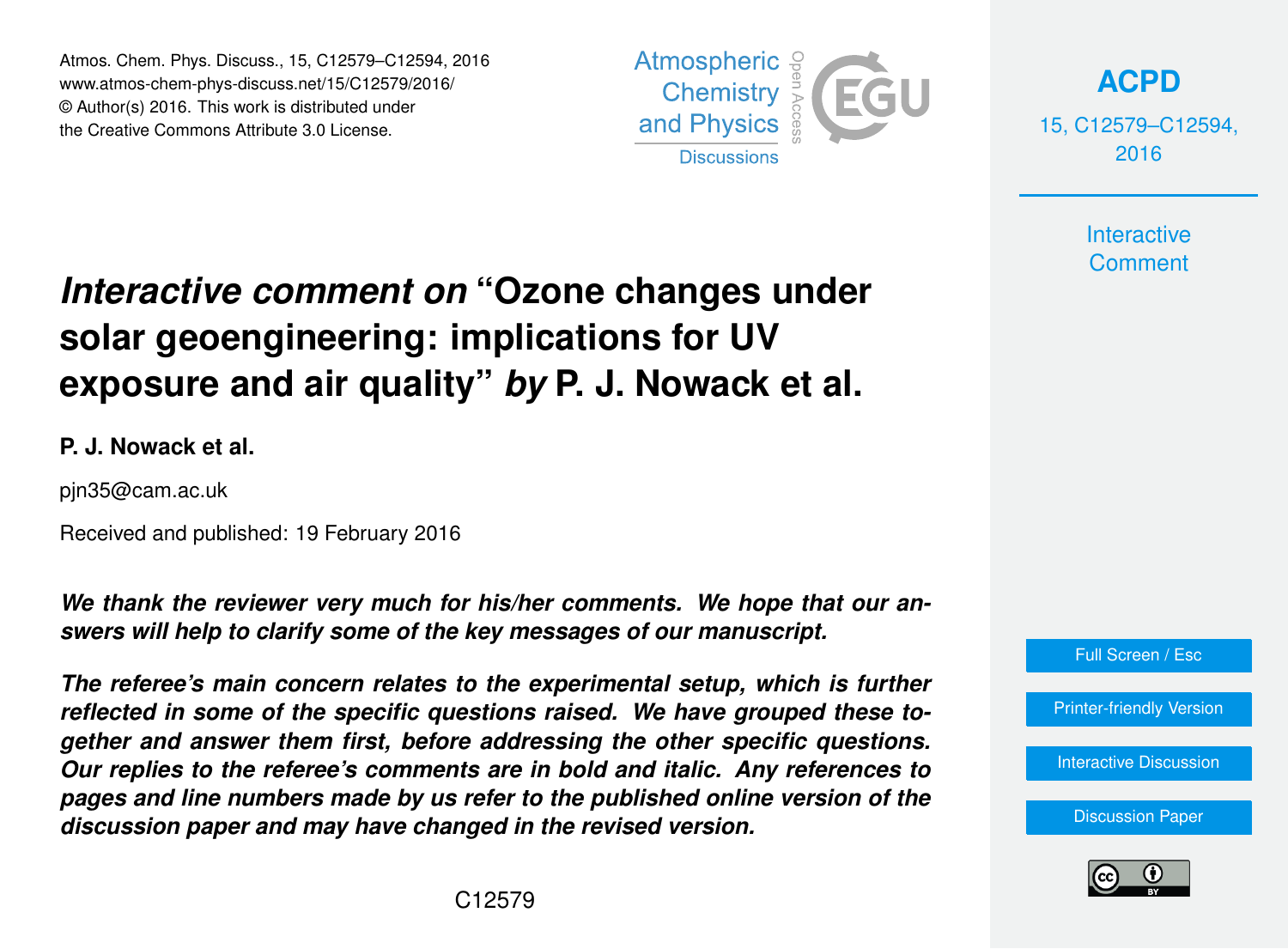#### OVERARCHING COMMENT ON THE EXPERIMENTAL SETUP:

The present study investigates the impact of solar geoengineering on climate, stratospheric ozone and surface UV-B using a global atmosphere-ocean-chemistry-climate model. The analysis is based on three model simulations: a pre-industrial control experiment, a 4xCO2 experiment and an experiment with reduced solar irradiance to offset the CO2 induced global warming. The simulation set-up follows the GeoMIP G1 experiment.

In general the manuscript is well written, the argumentation is easy to follow, and the figures are well prepared. There are some sections where more detailed information would be helpful. I added a couple of remarks and suggestions below.

My major concern is related to the experimental set-up, which is highly idealized and, in my view, not appropriate to address air quality issues under SRM. The applied scenario follows pre-industrial conditions. Although not directly mentioned in the manuscript, I assume this holds also for ozone depleting substances, tropospheric ozone precursors and aerosols. While such a scenario might be appropriate to investigate climate change under SRM, I have some doubts that this is also the case for tropospheric chemistry and air quality. I think we agree that SRM will never take place under clean air conditions. The authors state that the aim of the present study is not to provide a quantification of the effects, but to discuss principle changes of atmospheric chemistry and climate under SRM, but I think even a qualitative discussion is hardly possible, since the relative importance of the involved processes might change under a different atmospheric composition. I am aware that the authors simply follow the predefined set-up of the GeoMIP G1 experiment, but in my opinion this set-up is not appropriate to address tropospheric chemistry changes.

*The G1 modelling set-up is indeed highly idealized; we have ourselves highlighted this fact in our manuscript (see page 31978, lines 17-23 and also page 31975, lines 2-3). However, we strongly disagree that this makes it inappropriate* 15, C12579–C12594, 2016

> Interactive **Comment**



[Printer-friendly Version](http://www.atmos-chem-phys-discuss.net/15/C12579/2016/acpd-15-C12579-2016-print.pdf)

[Interactive Discussion](http://www.atmos-chem-phys-discuss.net/15/31973/2015/acpd-15-31973-2015-discussion.html)

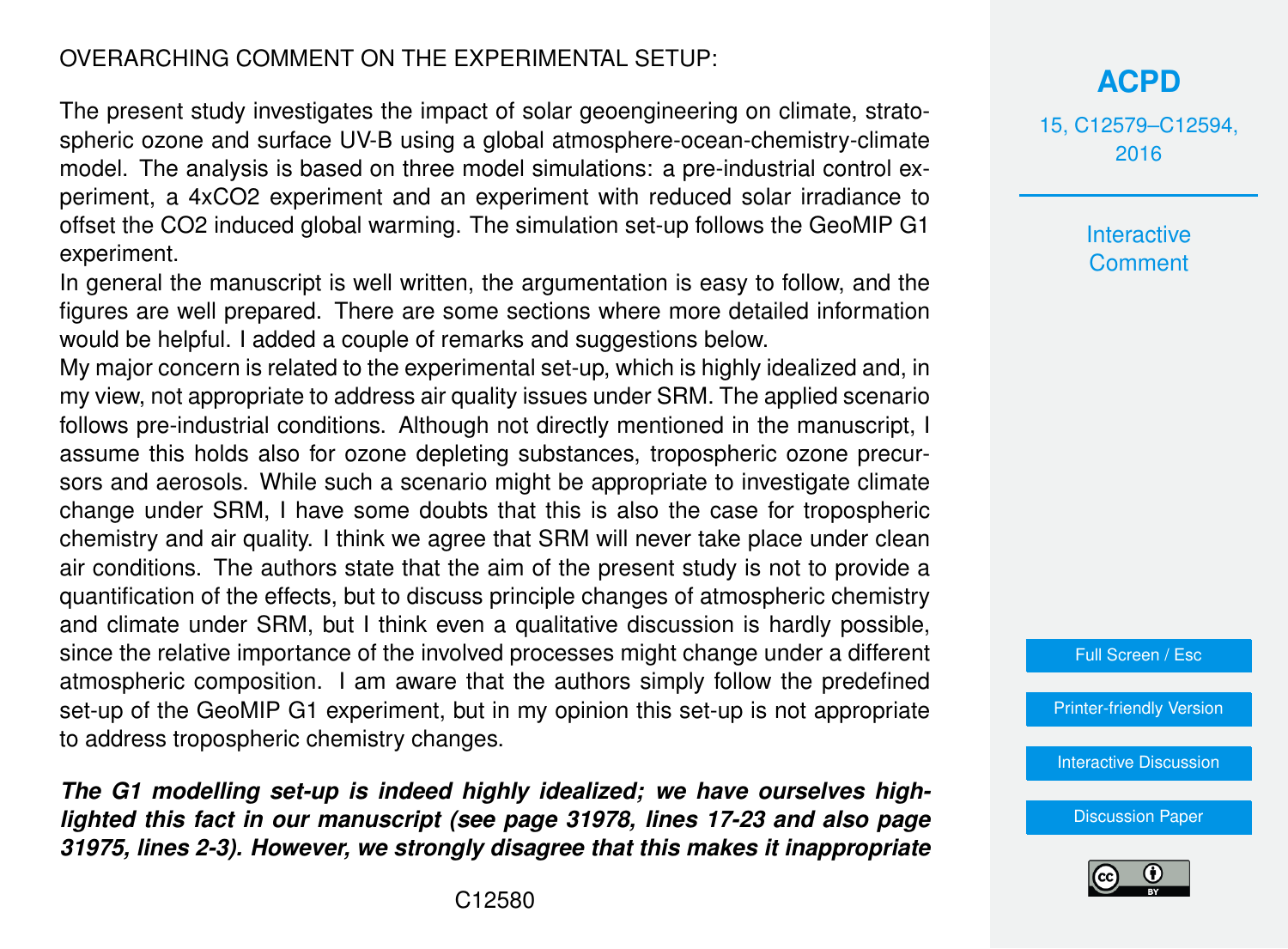*for our study. We note the positive comments of Referee 2 in that regard. To address Referee 1's concerns we have redrafted the manuscript in several ways to clarify the logical progression. We now further emphasize that our focus is on stratospheric changes and how they impact the troposphere. Our stratospheric scheme is absolutely state-of-the-science and we have every confidence in the calculated changes. These changes then have an impact on the troposphere – by changing UV penetration to the surface (which again we feel very confident about) and by the UV impacting tropospheric composition, in combination with robust water vapour changes. We were very clear in our original manuscript to include appropriate caveats about the composition changes (next to the comment on page 31978 l.18-23 also on page 31983, lines 16-21 and page 31987 lines 13-28); we also emphasise that tropospheric composition impacts were summarised in a very brief discussion only, both in the introduction and as a section. We have reordered sections 3.3 and 3.4 to make the overall logic clearer and added the word 'stratospheric' to the title of the revised manuscript. In addition, we clarified the link between stratospheric ozone changes and tropospheric composition in the abstract. We have further emphasized these links in the introduction and extended our discussions on the scenario-dependency both in section 3.4 and section 4.*

*G1 is an experimental setup designed to be used widely by the GeoMIP community. We see our variant on that experiment as adding a further interesting dimension, helpful to define further studies. However, it is not the idea of the G1 set-up to make a realistic, quantitative analysis ('prediction') for a specific period in the history or future of the Earth's climate. This applies both to climate and air quality questions. Scenario uncertainty is, of course, inherent in any geoengineering study since it is unknown under which atmospheric conditions geoengineering would (if ever) be deployed. It is important however to highlight general principles; that changes in the stratosphere under SRM would impact*

## **[ACPD](http://www.atmos-chem-phys-discuss.net)**

15, C12579–C12594, 2016

> Interactive **Comment**



[Printer-friendly Version](http://www.atmos-chem-phys-discuss.net/15/C12579/2016/acpd-15-C12579-2016-print.pdf)

[Interactive Discussion](http://www.atmos-chem-phys-discuss.net/15/31973/2015/acpd-15-31973-2015-discussion.html)

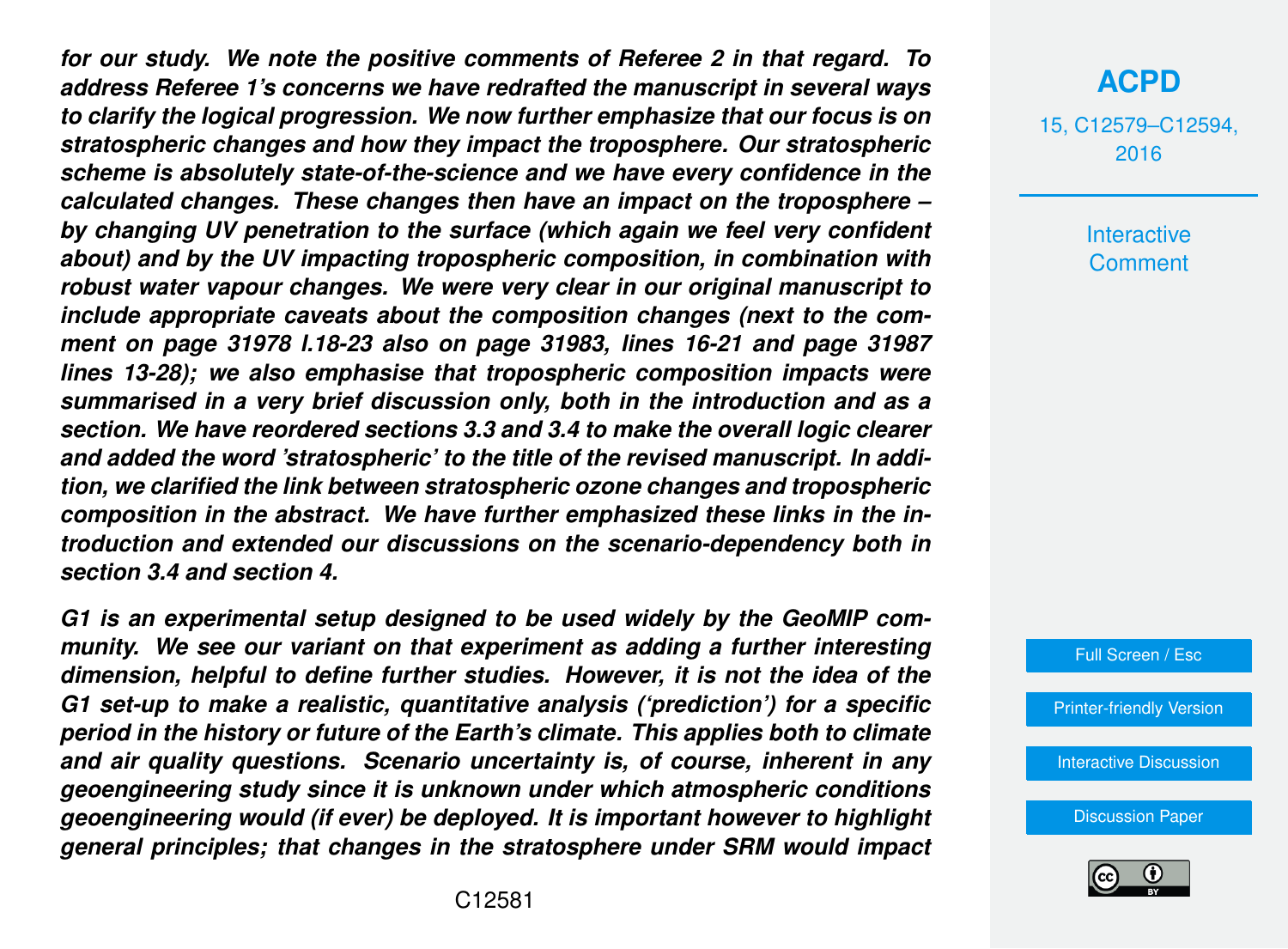*surface UV and tropospheric composition is one such principle.*

*Our model includes a sophisticated stratospheric scheme that allows us to study stratospheric ozone changes in great detail. As we show in our paper, the changes we find have implications for tropospheric ozone chemistry under solar geoengineering. Most importantly, stratospheric ozone increases, in combination with a generally reduced solar constant, lead to decreased UV fluxes into the troposphere. As a result, ozone photolysis and O(1D) production in the troposphere are reduced. In addition, solar geoengineering studies consistently show a weaker hydrological cycle, which gives rise to lower atmospheric specific humidity. This can also affect tropospheric chemistry. The tropospheric part of our study aims to highlight the significance of these important effects, as has been recognized by the second reviewer. This does not imply that the detailed results are directly transferable to other, less idealised, scenarios (although we note that the changes in tropospheric ozone, following a stratospheric ozone increase, are consistent with calculations using detailed tropospheric chemistry schemes (e.g. Banerjee et al, ACP, 2016, in press) . However, they do imply the importance of studying them in more detail. More generally, our study is designed to demonstrate that complex changes in the vertical structure of the atmosphere appear under solar geoengineering and that offsetting "global mean surface temperature" change will not suffice to reset the corresponding changes in atmospheric composition in the stratosphere and troposphere. We hope that our text amendments (see below and replies to the second reviewer) help to clarify this point further.*

*So, we conclude that the G1 experiment should be considered as an exercise to highlight key impacts on processes that merit further, more detailed studies. In our opinion, this is an important part of the incremental scientific process, in agreement with the view presented by the second reviewer. Here, we specifically highlight the significance of robust changes in key processes that are, inter alia,*

15, C12579–C12594, 2016

> **Interactive Comment**

Full Screen / Esc

[Printer-friendly Version](http://www.atmos-chem-phys-discuss.net/15/C12579/2016/acpd-15-C12579-2016-print.pdf)

[Interactive Discussion](http://www.atmos-chem-phys-discuss.net/15/31973/2015/acpd-15-31973-2015-discussion.html)

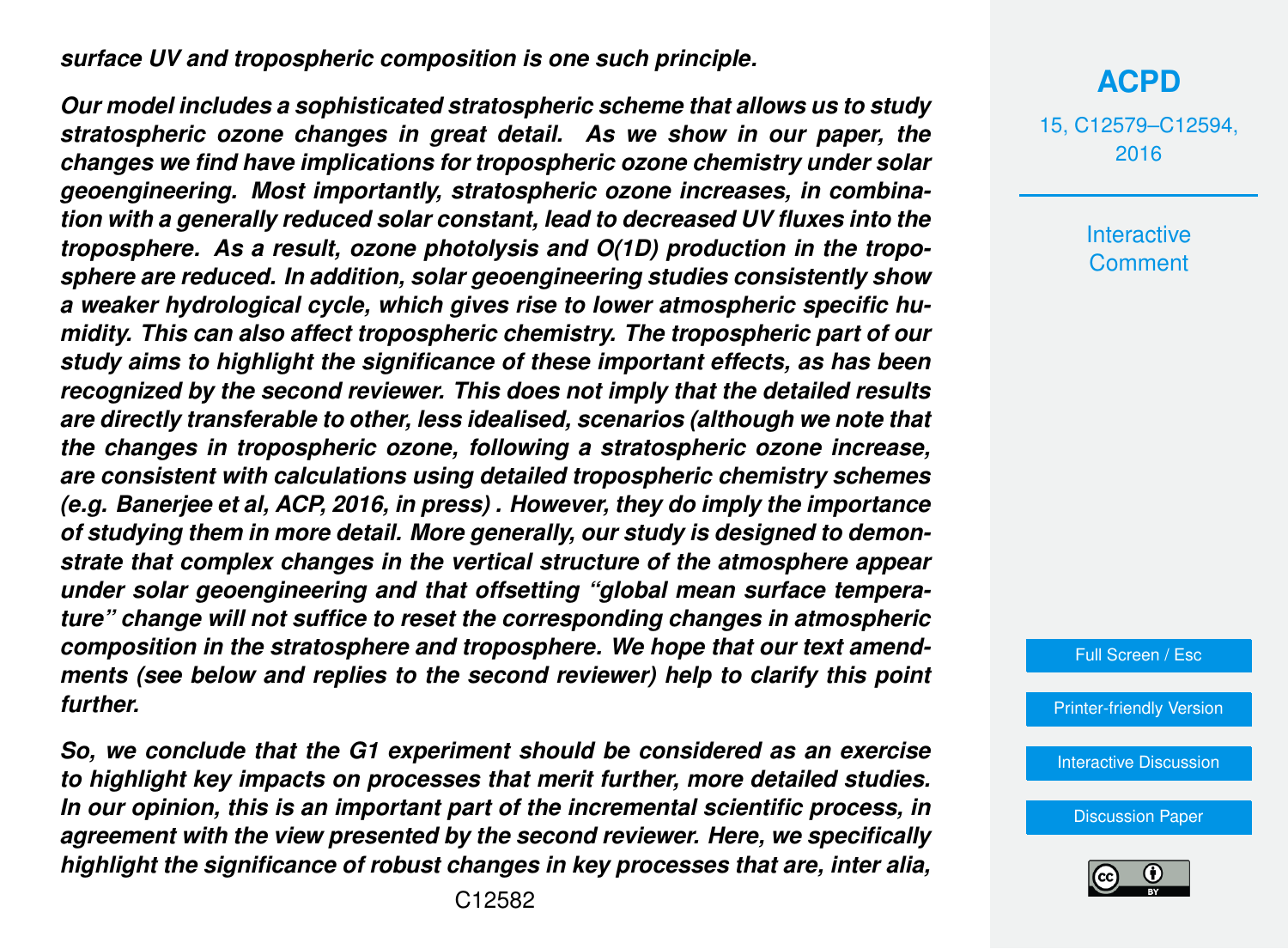*expected to affect tropospheric chemistry under solar geoengineering. For this, the design of the G1 experiment provides a useful baseline on which follow-up studies can be built.*

*Banerjee et al. Drivers of changes in stratospheric and tropospheric ozone between year 2000 and 2100. Atmos. Chem. Phys. Discuss., 15, 30645–30691 (2015). Now in press in ACP.*

What should I recommend now? It is a solid study, and I am not at all against idealized model experiments. They can be very useful, but the set-up must be appropriate. I would either suggest extending the discussion towards more realistic atmospheric conditions (the authors might have some further sensitivity studies available that could be added) or focusing more on climate change than on air quality.

*We argue above that the experiment is 'appropriate' for our aim, which is to highlight important processes and interactions and not to make predictions. Idealized experiments are an essential part of the research armoury. Simple studies pointing to a mechanism (here, stratospheric change and its impact on the troposphere) are subsequently followed up by more comprehensive studies, so moving the science onwards. For example, using an earlier version of the MetOffice Unified Model, again with a simplified tropospheric chemistry, some of us published a study (Zeng et al., GRL, doi:10.1029/2004GL021353, 2005) showing the influence of the ENSO, via stratosphere to troposphere exchange, on tropospheric composition. This paper has been cited many times and prompted more detailed studies. Our paper was not the last word, but it did serve as a stimulus. Surely, that's how we all think things should work.*

**[ACPD](http://www.atmos-chem-phys-discuss.net)**

15, C12579–C12594, 2016

> **Interactive Comment**

Full Screen / Esc

[Printer-friendly Version](http://www.atmos-chem-phys-discuss.net/15/C12579/2016/acpd-15-C12579-2016-print.pdf)

[Interactive Discussion](http://www.atmos-chem-phys-discuss.net/15/31973/2015/acpd-15-31973-2015-discussion.html)

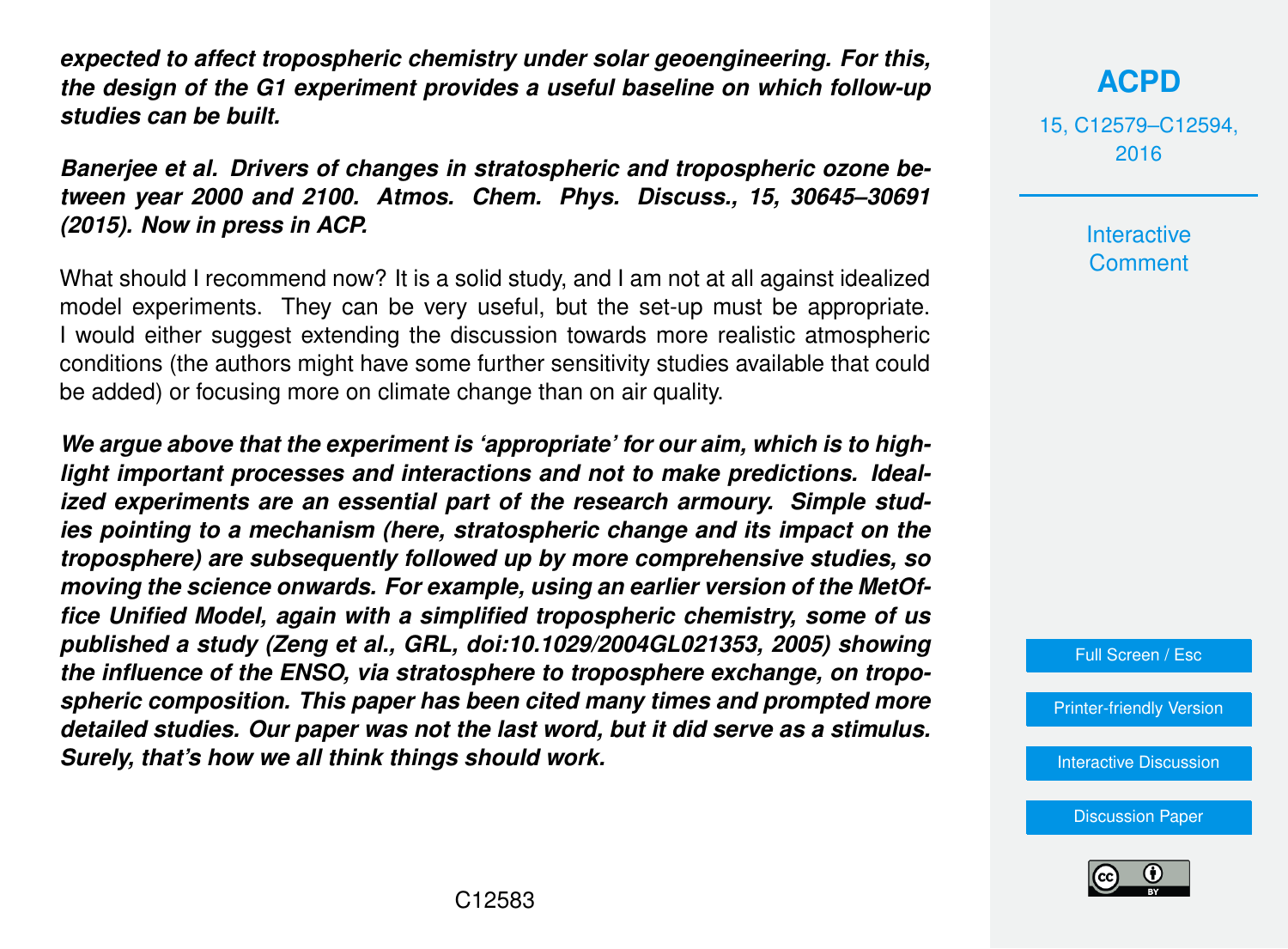#### SOME SPECIFICS ON THE EXPERIMENTAL SET-UP:

- Section 3.3: In my opinion the whole discussion on tropospheric ozone changes is purely abstract. Here air quality issues under pre-industrial, i.e. clean, conditions are discussed. ... In my opinion the experimental set-up is not suited to investigate the impact of SRM on tropospheric chemistry and air quality, so this section could be skipped or revised by discussing more realistic scenarios, e.g. by comparing the idealized G1 experiment with other model simulations using present-day conditions.

*The reviewer is restating his/her concern, to which we have already replied above. The scenario is idealized but our results are absolutely consistent: the change in stratospheric ozone would certainly produce the change in UV discussed; our calculated changes in tropospheric ozone are consistent with the changes calculated with more detailed tropospheric chemistry schemes (e.g., Banerjee et al., ACP, in press, 2016). While the detailed quantification would be scenario dependent, our study shows that the effect would be significant.*

*The referee might equally well ask why a present-day atmosphere should be realistic for a future time when geoengineering would be employed. Geoengineering is not discussed here as a realistic, immediate measure. Accordingly, it is unknown what the abundances of CFCs, NMVOCs and so on might be in the unlikely event of geoengineering. Even within this century, very different emission scenarios can be imagined, which would lead to very different surface ozone responses (e.g. Young et al., 2013) - with or without geoengineering. Our study simply aims to provide implications for robust mechanisms in which changes in stratospheric ozone, solar irradiance and tropospheric humidity could affect tropospheric chemistry under solar geoengineering.*

*We addressed this in the original manuscript dealing with emission, chemistry scheme and dynamical uncertainty (see page 31983 lines 16-24 and page 31987*

## **[ACPD](http://www.atmos-chem-phys-discuss.net)**

15, C12579–C12594, 2016

> Interactive **Comment**



[Printer-friendly Version](http://www.atmos-chem-phys-discuss.net/15/C12579/2016/acpd-15-C12579-2016-print.pdf)

[Interactive Discussion](http://www.atmos-chem-phys-discuss.net/15/31973/2015/acpd-15-31973-2015-discussion.html)

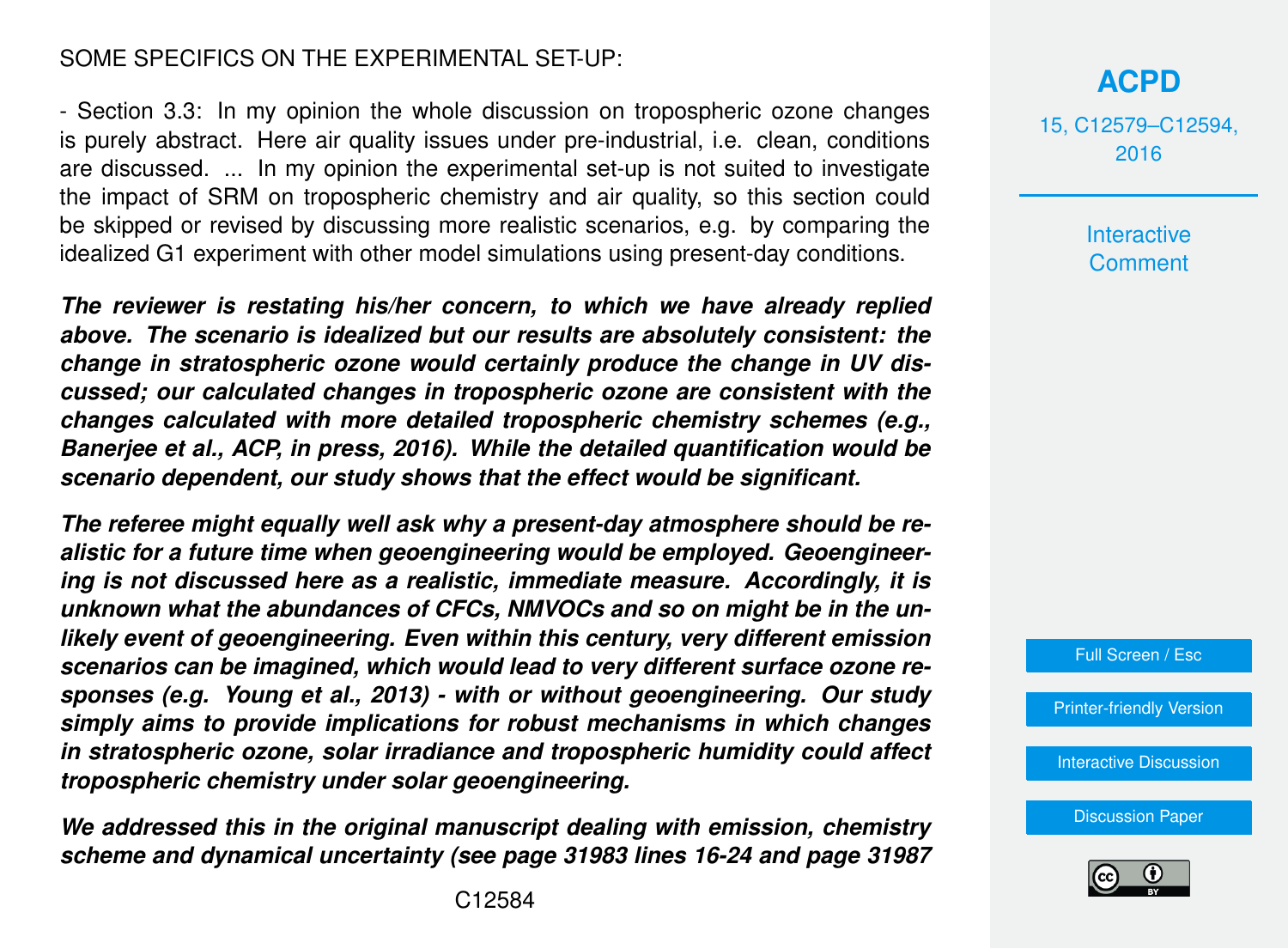*lines 13-28). Reviewer 1 has now motivated us to go even further. So, for example, we have extended and clarified our discussion on this question in the last paragraph in (now) section 3.4 and in section 4.*

*Young, P. J. et al. Pre-industrial to end 21st century projections of tropospheric ozone from the Atmospheric Chemistry and Climate Model Intercomparison Project (ACCMIP). Atmos. Chem. Phys. 13, 2063-2090 (2013).*

- Section 2.2: Which scenario has been chosen for ozone depleting substances, tropospheric ozone precursors, etc.? Also pre-industrial? Section 2.2 describes only the CO2 scenarios and the solar irradiance change. I would like to see some more details about the experimental set-up.

*By design, the G1 background atmosphere is based on pre-industrial conditions. Atmospheric CO2 is quadrupled and insolation reduced from this starting point. At the same time changes in CFCs, for example, are by design not included in the model. Other chemical species which impact ozone (such as NOx, HOx species) are, as explained, included in the chemistry model - with the emissions treated as described in the paper section 2.1. We have added the following sentence to section 2.2 for further clarification:*

*"By design, the G1 experimental set-up does not include pre-defined changes in surface emissions of ozone depleting substances from anthropogenic sources (e.g. CFCs whose abundance is equal to zero in this set-up), or tropospheric ozone precursors."*

- P14, L4-6: Which scenario did you assume for ODS and ozone precursors?

*CFCs and other anthropogenic ODSs are not included. As mentioned in section 2.1, some ozone precursors are included, e.g. methane, surface and lightning*

15, C12579–C12594, 2016

> **Interactive Comment**

Full Screen / Esc

[Printer-friendly Version](http://www.atmos-chem-phys-discuss.net/15/C12579/2016/acpd-15-C12579-2016-print.pdf)

[Interactive Discussion](http://www.atmos-chem-phys-discuss.net/15/31973/2015/acpd-15-31973-2015-discussion.html)

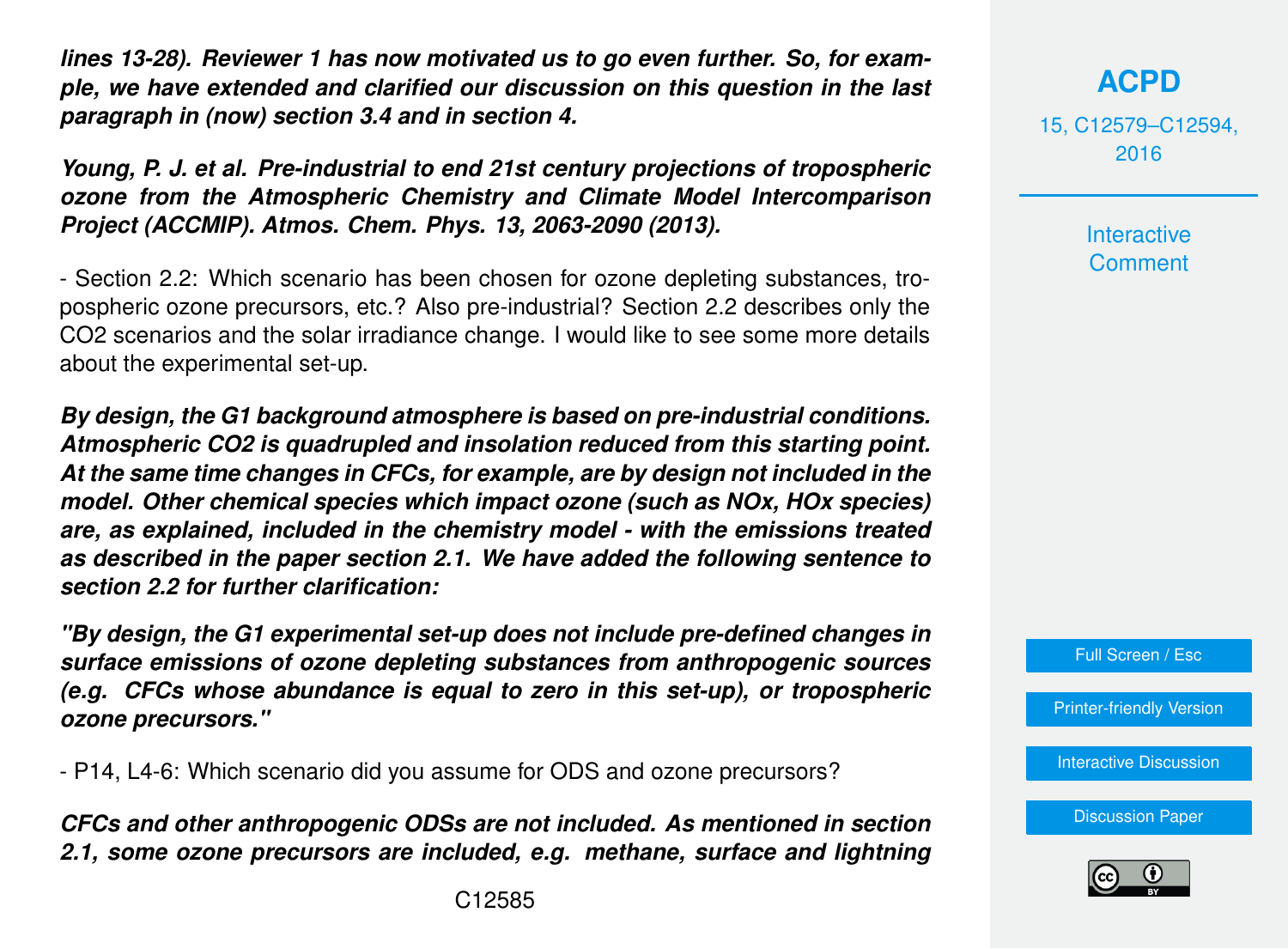#### *NOx, etc.*

- P11, L23-25: Same as above, tropospheric aerosols and their impact on the UV-I are neglected although it's very likely that they will play an important role under SRM in a future climate. In my opinion the scenario is too much idealized.

*As we have already stated, we focus here on stratospheric changes and their impact on the troposphere. We agree that uncertain changes in clouds and aerosols would also have an impact on UV; however, not including them does not negate the central importance of the stratospheric changes.*

- P12, L26-30: For such a general statement is it not necessary to run a fully coupled AOCCM. Some basic physical and chemical considerations would lead to the same conclusion. For a proper evaluation of risks and benefits of SRM one would need a quantification of these effects, which is not given here.

*Again, we do not agree. Without explicit model simulations at the level of sophistication presented here, it would not be clear whether stratospheric and other climatic changes under solar geoengineering have the potential to affect tropospheric chemistry and surface UV fluxes in significant ways. Here, we do provide quantification for this particular scenario to demonstrate its significance. At the risk of repeating ourselves, we demonstrate that large, robust changes in the stratosphere have a significant impact on the troposphere. We reiterate that the G1 experiment is ideally suited to ask such questions and to point out some of the principal processes - without claiming completeness.*

**[ACPD](http://www.atmos-chem-phys-discuss.net)**

15, C12579–C12594, 2016

> Interactive **Comment**

Full Screen / Esc

[Printer-friendly Version](http://www.atmos-chem-phys-discuss.net/15/C12579/2016/acpd-15-C12579-2016-print.pdf)

[Interactive Discussion](http://www.atmos-chem-phys-discuss.net/15/31973/2015/acpd-15-31973-2015-discussion.html)

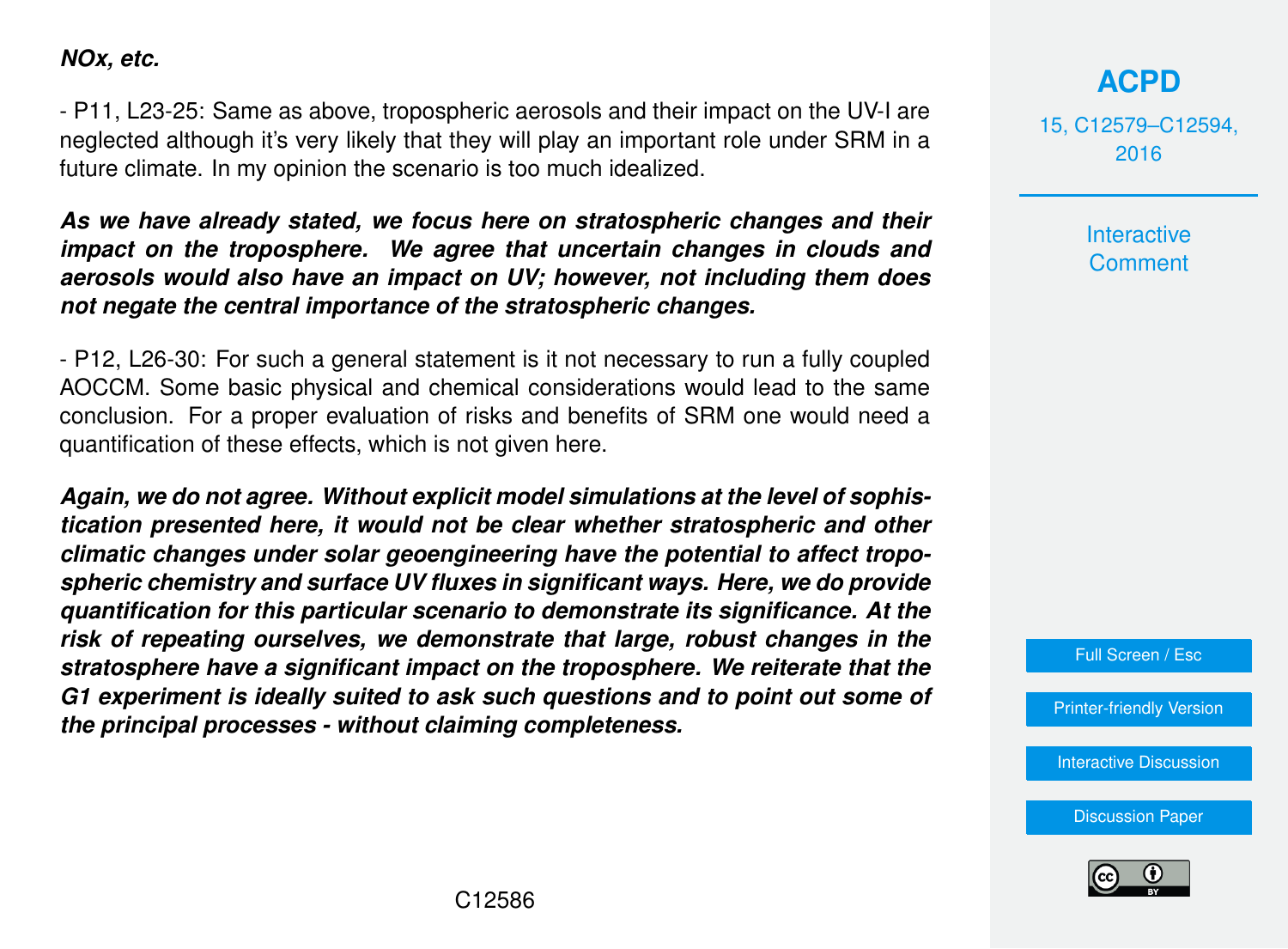#### SPECIFIC COMMENTS:

- P2, L24ff: I would suggest to rewrite this paragraph or to split it into 2 sections. First, it describes the potential impact of SRM by particle injection on ozone depletion and, hence, increasing surface UV-B, and then it suddenly jumps to negative effects of decreasing surface UV-B on human health. This is not very intuitive and needs some more explanation.

*Thanks for this suggestion. We have added a line break here to make the transition between the different effects of ozone changes clearer and have rewritten the section on the impacts of surface UV-B reductions, now linking them more explicitly to changes in ozone.*

- Section 2.1: In line 24-26 you mention a simple tropospheric chemistry scheme that has been implemented to your model. How 'good' is your tropospheric chemistry, especially in terms of ozone? Since you discuss tropospheric ozone changes in Sect. 3.3 it would be very interesting to see how realistic your tropospheric chemistry is. Please provide some more details, e.g. references to previous model studies if available, or even a short evaluation of your tropospheric chemistry scheme. Otherwise it is hard to judge how reliable the simulated ozone changes are.

*The chemistry scheme used here is a standard configuration of the UK Chemistry and Aerosol (UKCA) atmospheric chemistry model, which has been used for many chemistry-climate modelling studies. The tropospheric and stratospheric chemistry scheme used here are not separate, but part of the same model. It includes 41 key chemical species, especially those important for ozone chemistry such as HOx, CO, CH4, N2O, NOx (including lightning emissions etc.), which are involved in 169 chemical reactions. It is simplified, with respect to the inclusion of, e.g., isoprene as compared to the higher complexity tropospheric chemistry model version used in Banerjee et al. (2015).*

15, C12579–C12594, 2016

> **Interactive Comment**



[Printer-friendly Version](http://www.atmos-chem-phys-discuss.net/15/C12579/2016/acpd-15-C12579-2016-print.pdf)

[Interactive Discussion](http://www.atmos-chem-phys-discuss.net/15/31973/2015/acpd-15-31973-2015-discussion.html)

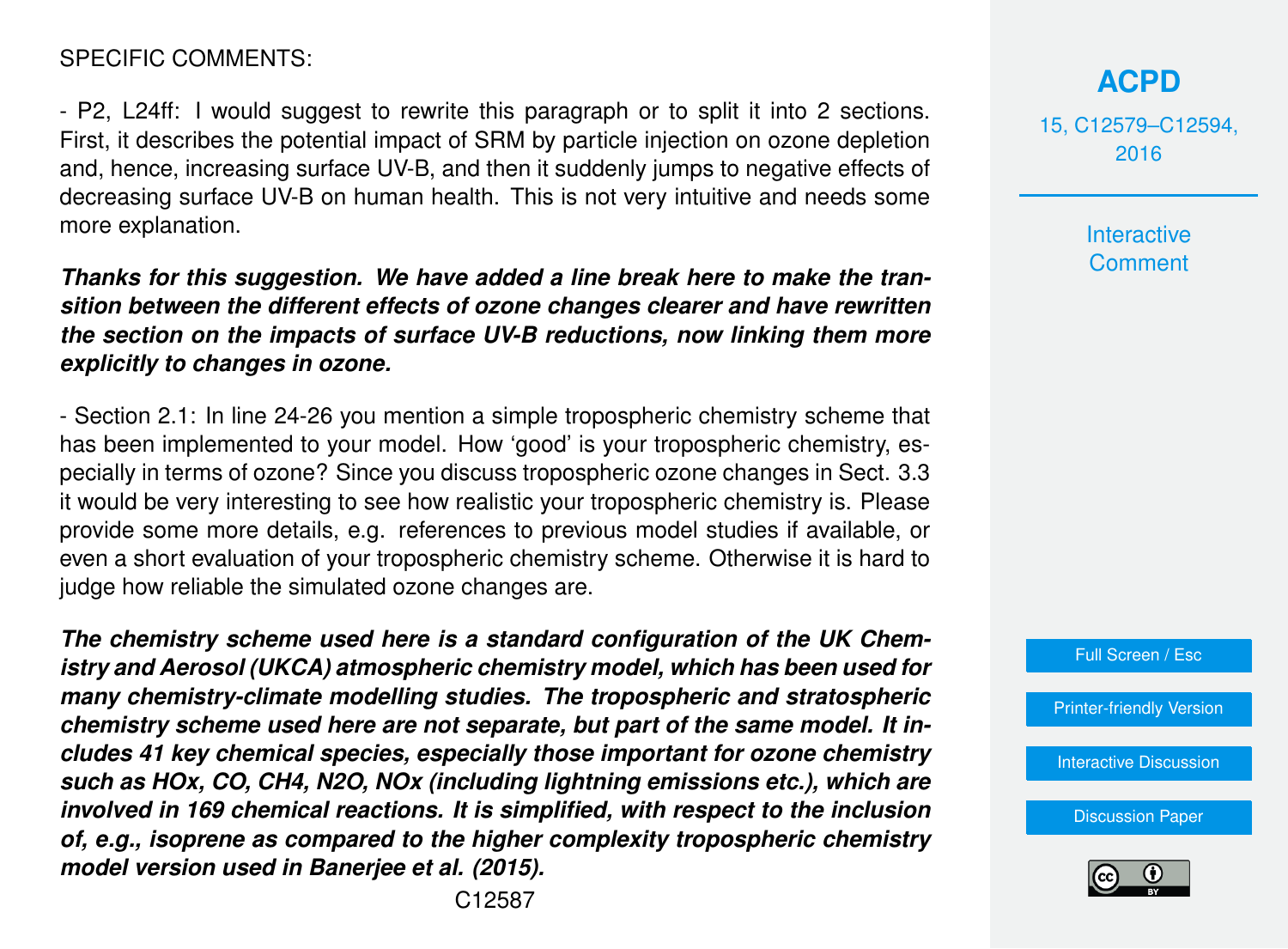*With regard to validation, our pre-industrial global mean surface ozone values (12.0 ppbv, stated in Table 2) agree well with expectations for pre-industrial times (e.g. Marenco et al., 1994; Hauglustaine and Brasseur, 2001; Cooper et al., 2014). Our baseline pre-industrial value for STE of ozone of 456 Tg/yr (again Table 2) is also in very good agreement with estimates (see for example Banerjee et al., 2015 and references therein). A re-evaluation of the chemistry model (documented in Morgenstern et al. (2009) as cited in the manuscript) is not the purpose of this study. Indeed, a detailed validation would hardly be possible in this paper due to the lack of observational data with respect to pre-industrial, 4xCO2 or G1 conditions, i.e. with respect to the simulations discussed her. After all, our idealised study simply aims to demonstrate how solar geoengineering could affect some of the key mechanisms involved in determining surface ozone concentrations significantly, from a very general perspective.*

*We have added a few more details about the chemistry and photolysis models in the revised manuscript at the end of section 2.1, in response to both reviewers.*

*Banerjee et al. Drivers of changes in stratospheric and tropospheric ozone between year 2000 and 2100. Atmos. Chem. Phys. Discuss., 15, 30645–30691 (2015). Now in press in ACP.*

*Cooper, O. R. et al. Global distribution and trends of tropospheric ozone: An observation-based review. Elementa Sci. Anthropocene, 2, 000029, 2014, doi: 10.12952/journal.elementa.000029.*

*Hauglustaine, D. A. and Brasseur, G. P. Evolution of tropospheric ozone under anthropogenic activities and associated radiative forcing of climate. J. Geophys. Res. Atmos., 106, 32337–32360 (2001).*

*Marenco, A. Evidence of long-term increase in tropospheric ozone from Pic du*

15, C12579–C12594, 2016

> **Interactive Comment**

Full Screen / Esc

[Printer-friendly Version](http://www.atmos-chem-phys-discuss.net/15/C12579/2016/acpd-15-C12579-2016-print.pdf)

[Interactive Discussion](http://www.atmos-chem-phys-discuss.net/15/31973/2015/acpd-15-31973-2015-discussion.html)

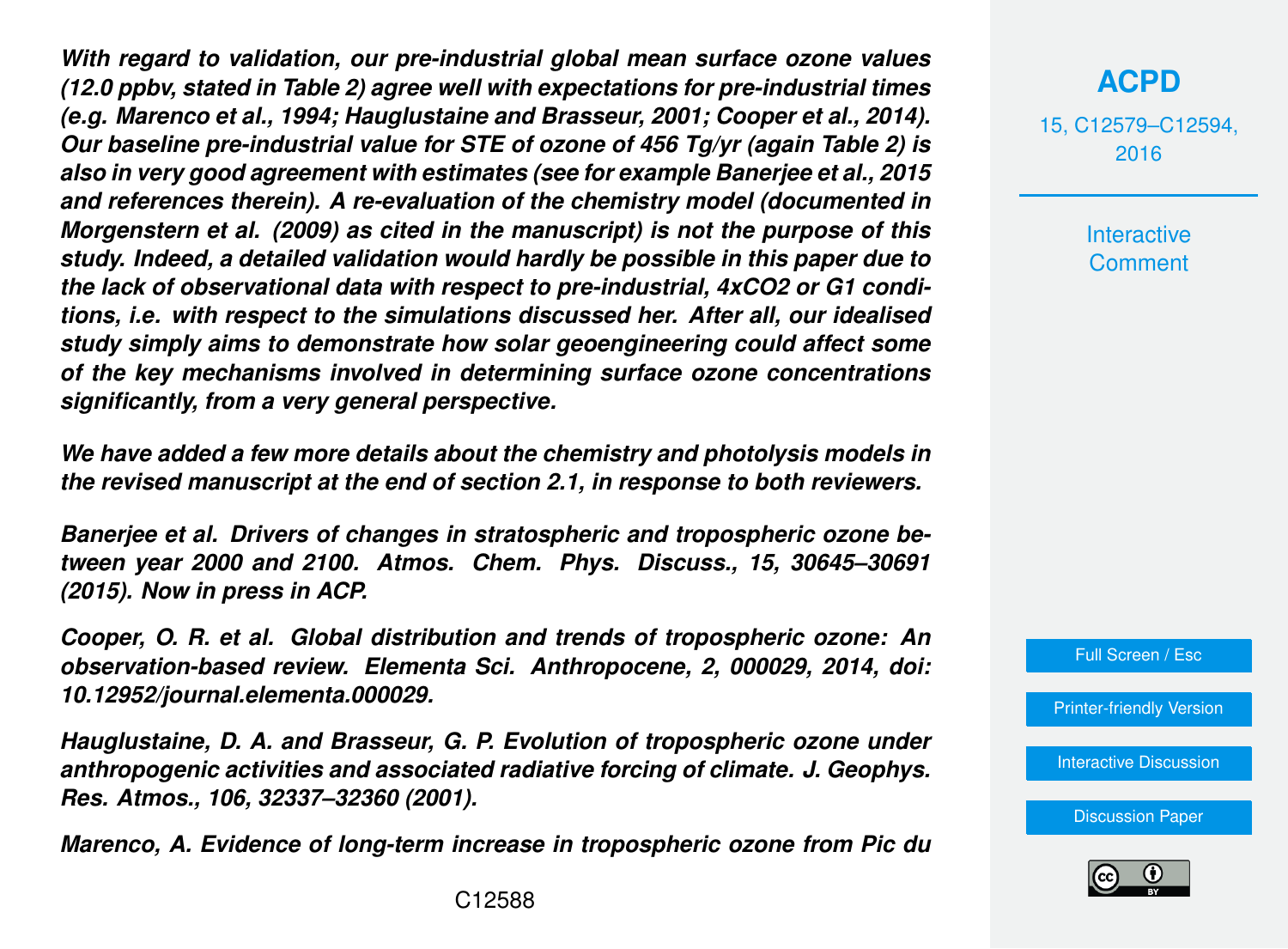#### *Midi data series: Consequences: Positive radiative forcing. J. Geophys. Res. Atmos. 99, 16617–16632 (1994).*

- P5, L15: The solar irradiance reduction of 49 W/m2 – where does this value come from? Specified by the G1 experimental set-up or calculated by the authors to compensate the surface temperature increase under 4xCO2, taking into account the model specific climate sensitivity? In case the 49 W/m2 are a model-dependent value, it would be interesting to see a short comment about the climate sensitivity of the applied model. How does it compare to other models?

*The solar irradiance reduction of 49 W/m2 was found by checking the radiative imbalance at the TOA after the simultaneous solar and CO2 forcings were imposed, combined with the aim to offset the overall effect on the global mean surface temperature, a simple and easy to calculate climate change metric. The final value was the result of trial-and-error testing to optimize the value with respect to these two goals. To a certain degree, the necessary solar dimming is expected to be model-dependent. To put our results into perspective: a multimodel study of the G1 experiment by Schmidt et al. (2012) found values between 48 and 53 W/m2 for three models and one model for which 64 W/m2 were needed. Consequently, 49.0 W/m2 for the model used here lies within the range found for previous climate modelling studies, which have typically been carried out without interactive chemistry. As stated in the original manuscript we found a value of 50.1 W/m2 for the non-interactive case, which equally lies within the range of the previous modelling results. We have added two sentences about this in section 2.2:*

*"This value lies well within the range found in previous G1 modelling studies (e.g. Schmidt et al., 2012). It was obtained by iterating the radiative imbalance at the top of the atmosphere and the global mean surface temperature response to various values of solar dimming, thereby optimizing the latter towards a zero*

**[ACPD](http://www.atmos-chem-phys-discuss.net)**

Interactive **Comment** 

Full Screen / Esc

[Printer-friendly Version](http://www.atmos-chem-phys-discuss.net/15/C12579/2016/acpd-15-C12579-2016-print.pdf)

[Interactive Discussion](http://www.atmos-chem-phys-discuss.net/15/31973/2015/acpd-15-31973-2015-discussion.html)

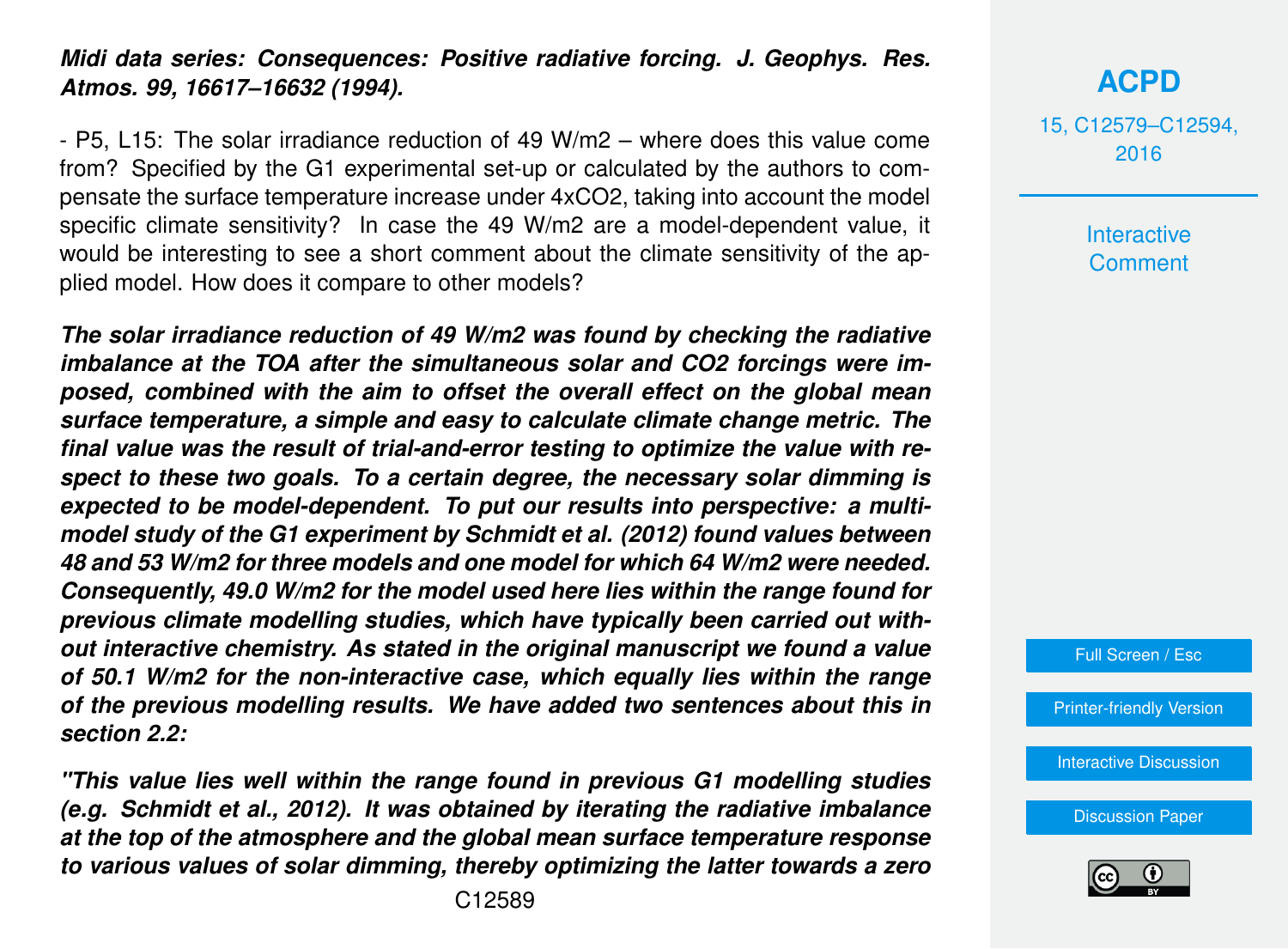*offset from the pre-industrial simulation."*

*Schmidt, H. et al. Solar irradiance reduction to counteract radiative forcing from a quadrupling of CO2: Climate responses simulated by four earth system models, Earth Syst. Dyn., 3, 63–78, doi:10.5194/esd-3-63-2012, 2012.*

- P5, L20/21: Are 75 years enough with a coupled ocean? From Fig. 1 I got the impression that the 4xCO2 experiment is not yet in equilibrium after 75 years.

*The original atmosphere-ocean coupled design of the G1 experiment was intended for 50 year long simulations as defined by Kravitz et al. (2011). Here, we chose a rather careful approach and ran for 75 years and discarded the first 25 years of each simulation in the analysis. For the 4xCO2 experiment, we chose the same run length even though small transient effects remain. In general, an atmosphere-ocean coupled model will not be absolutely in equilibrium after 75 years in response to a 4xCO2 forcing. As shown by Li et al. (2013) this takes several thousand years of simulation even for models much simpler than the one used here. Running the model to equilibrium would thus be disproportionate and not necessary for the questions addressed in this study. In fact, we extended the 4xCO2 simulation to 200 years before the submission of the manuscript, but decided to stick to the same run-length. For the G1 run this has no significant effect on the conclusions presented in our paper. After 25 years the transient changes become small enough for a fair analysis with respect to timescales of interest for the present study.*

*Kravitz, B. et al. The Geoengineering Model Intercomparison Project (GeoMIP). Atmos. Sci. Lett., 12, 162–167, doi:10.1002/asl.316, 2011.*

*Li, C. et al. Deep-ocean heat uptake and equilibrium climate response. Clim. Dyn., 40, 1071–1086, 2013.*

# **[ACPD](http://www.atmos-chem-phys-discuss.net)**

15, C12579–C12594, 2016

> Interactive **Comment**

Full Screen / Esc

[Printer-friendly Version](http://www.atmos-chem-phys-discuss.net/15/C12579/2016/acpd-15-C12579-2016-print.pdf)

[Interactive Discussion](http://www.atmos-chem-phys-discuss.net/15/31973/2015/acpd-15-31973-2015-discussion.html)

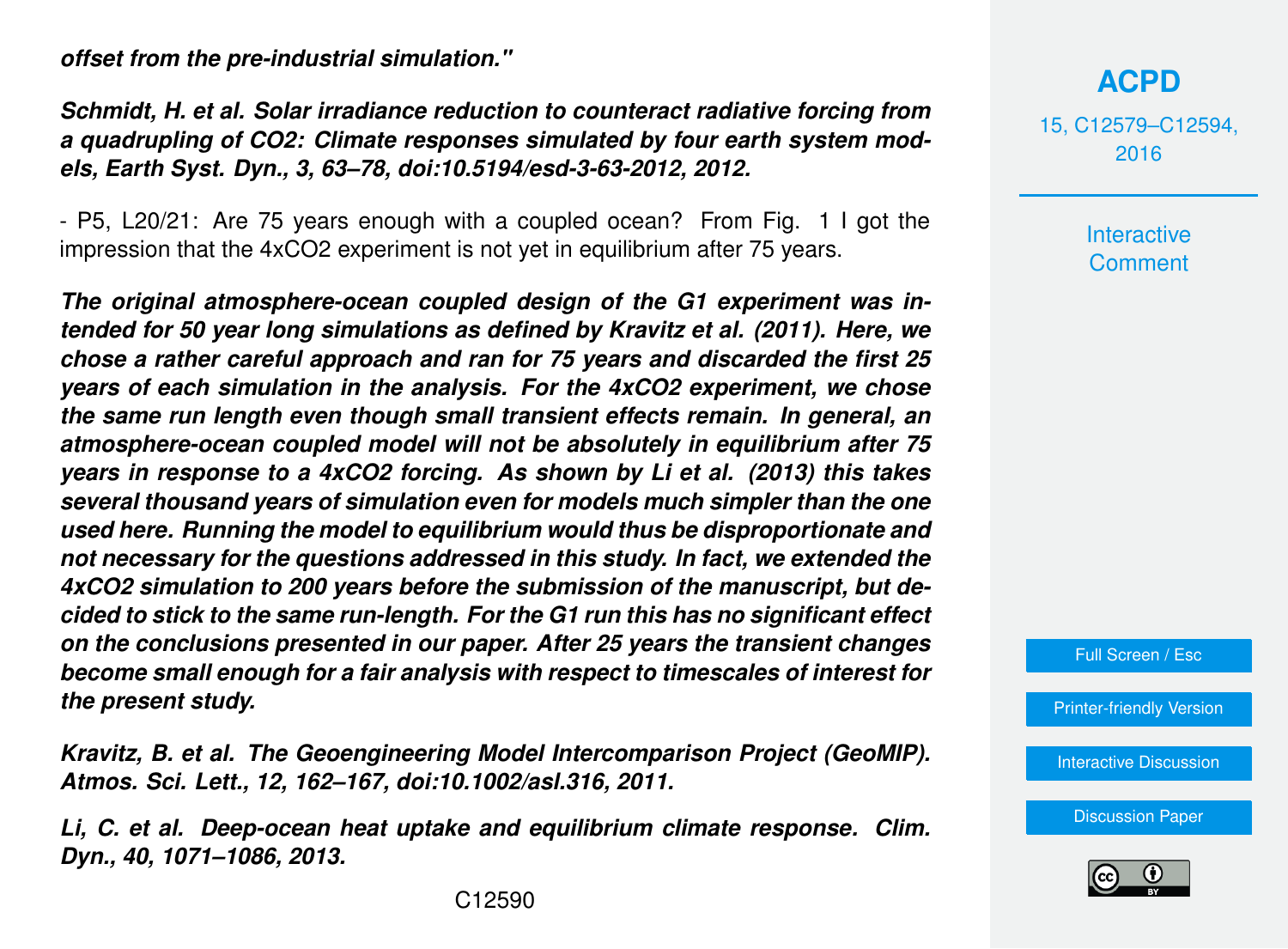- P6, L9-11: It seems that the authors performed some additional sensitivity runs that are not further discussed in the manuscript. For me this is a bit unsatisfying. How does the fixed ozone field differ from the interactive ozone? Which other chemical species were kept fixed at PI levels? How large is the RF of those species?

*We originally mentioned the non-interactive runs to allow the dimming needed to be compared with the results of previous G1 studies, which did not consider composition feedbacks (see our reply immediately above). However, the noninteractive runs are not central to the arguments made in our paper and we have thus deleted this reference in the revised manuscript.*

- P6/7, discussion of Fig. 3: I think this part needs some revision. The discussion of temperature and ozone changes in the 4xCO2 and G1 experiments is a bit unstructured. From what is written in L21-25 (P6) I got the impression that the ozone changes in G1 are also related to a colder stratosphere, although Fig. 3d shows a warming for large parts of the stratosphere. I would first show the temperature changes in 3a and b, and then the ozone changes in 3c and d.

*Our original wording was evidently not sufficiently clear. Figure 3d shows the temperature differences between G1 and 4xCO2 (see page 31980, lines 12-13 and also the label in Figure 3d) and not between G1 and piControl. As (initially) correctly understood by the reviewer, we say that both stratospheres are much cooler under increased atmospheric CO2 than under pre-industrial conditions and that a large part of the stratospheric ozone changes in G1 is indeed due to these cooler stratospheric conditions, see p. 31979 lines 20-25 to p. 31980 lines 1-12. However, the overall ozone increases are larger in G1 than in 4xCO2. This difference is what we explain in more detail in the manuscript. We show that these additional ozone increases are not mainly driven by temperature changes, but rather by changes in the abundance of oxygen atoms and OH radicals in the stratosphere.*

15, C12579–C12594, 2016

> Interactive **Comment**



[Printer-friendly Version](http://www.atmos-chem-phys-discuss.net/15/C12579/2016/acpd-15-C12579-2016-print.pdf)

[Interactive Discussion](http://www.atmos-chem-phys-discuss.net/15/31973/2015/acpd-15-31973-2015-discussion.html)

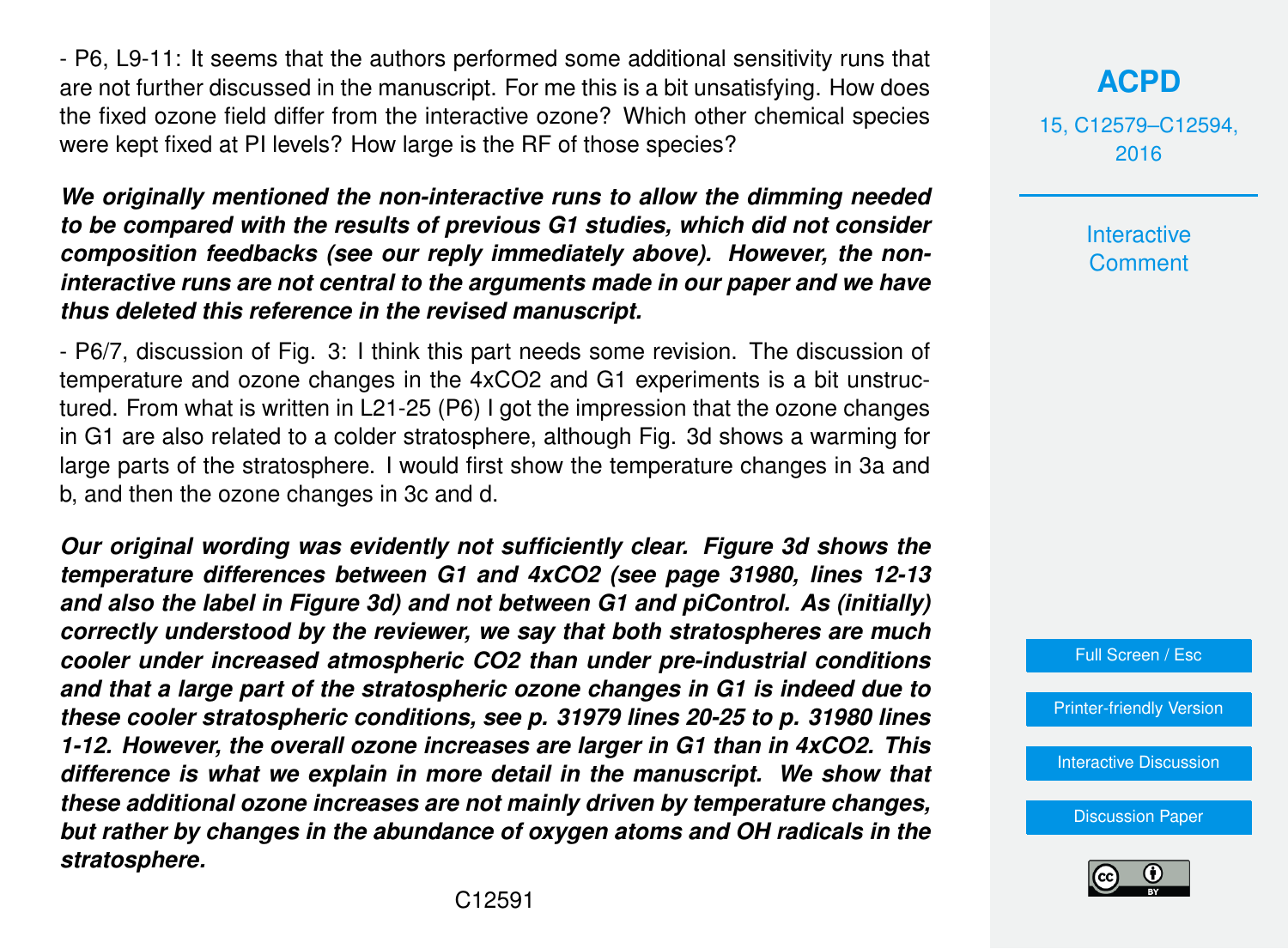*In the revised manuscript, we have added the following sentence to the text before equations (R1.1) and (R1.2):*

*"Note that this cooling effect largely persists in G1; the stratosphere is warmer in some areas than in 4xCO2, but remains much colder than in piControl (compare Fig. 3c and 3d)."*

*and also added a clarification to the caption of Figure 3. We now hope that this point is sufficiently clear.*

- P7, L2/3: Why does the stratospheric cooling shift the ratio between atomic oxygen and ozone towards ozone? Why does the atomic oxygen in R1.2 come from? Photolysis?

*It is the temperature dependence of the reaction O + O2 + M -> O3 + M that is of prime importance for the partitioning of odd oxygen (i.e. the ratio between O and O3) in the middle-upper stratosphere. We have added a few words to clarify this. The atomic oxygen is, of course, produced by photolysis. This is basic stratospheric chemistry and a more detailed explanation within an atmospheric chemistry journal would surely be otiose.*

- P7, 16-20: Why is the decrease in atomic oxygen only visible on pressure levels and not on model levels? Please provide at least a short explanation. Referring to another paper is not very reader-friendly.

*This is due to pressure changes in the stratosphere. In the vertical, such pressure changes can lead to an offset between the fixed altitude coordinate and the adaptable pressure coordinate. This is, perhaps, of interest to atmospheric chemists from a purely modelling point of view and was discussed in detail in the cited paper by Jonsson et al. (2004). However, it is a deviation from the story* 15, C12579–C12594, 2016

> **Interactive Comment**



[Printer-friendly Version](http://www.atmos-chem-phys-discuss.net/15/C12579/2016/acpd-15-C12579-2016-print.pdf)

[Interactive Discussion](http://www.atmos-chem-phys-discuss.net/15/31973/2015/acpd-15-31973-2015-discussion.html)

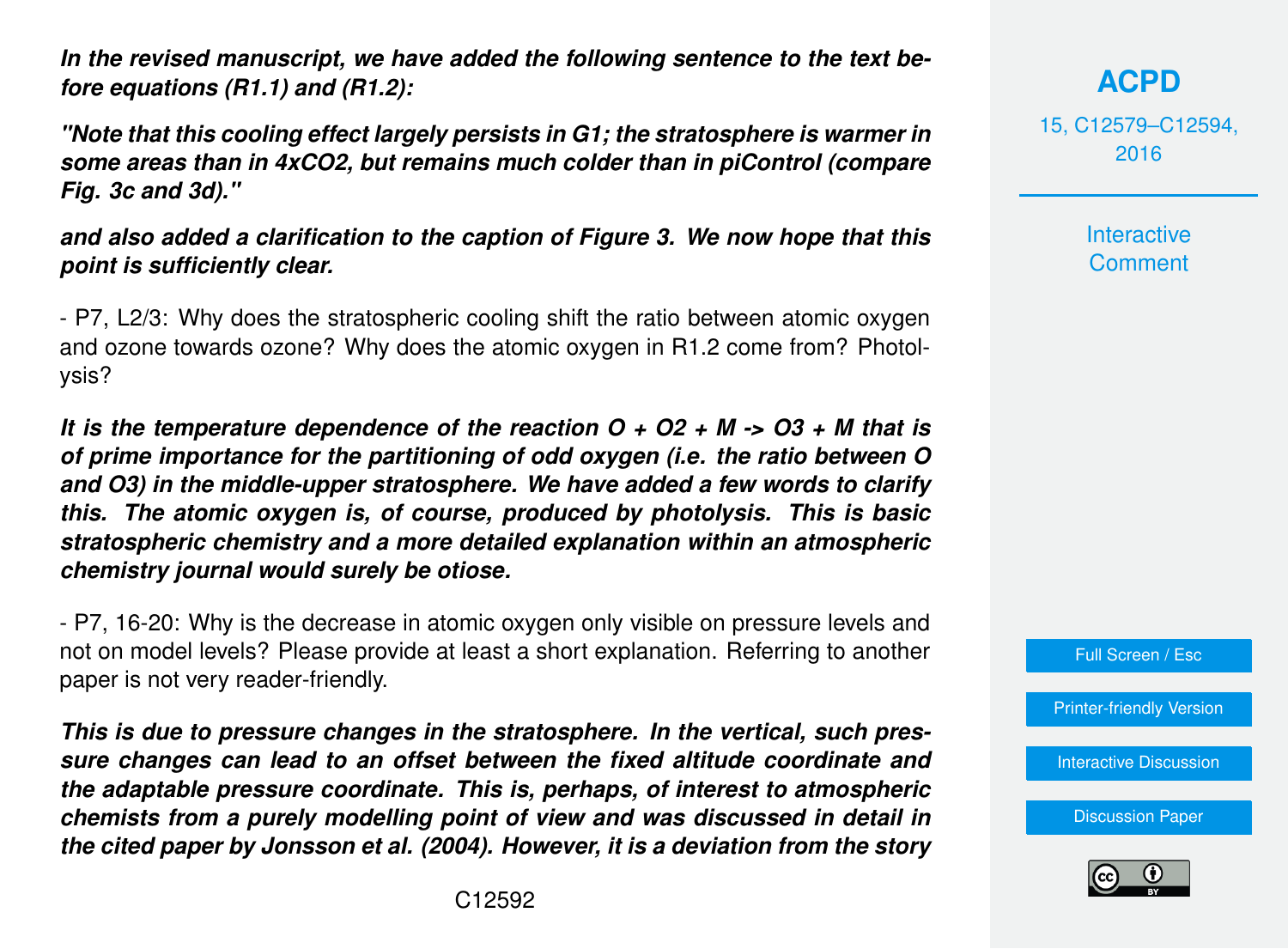*of how the stratosphere affects the troposphere and we have decided to omit this comment.*

- P7, L32/22: What is the reason for the increased upper stratospheric NOx abundances under 4xCO2?

*The increased upper stratospheric NOx abundances are a net result of increased transport of the precursor species nitrous oxide (N2O) into the upper stratosphere from the troposphere under 4xCO2 due to the strengthening of the Brewer-Dobson circulation, a ubiquitous climate modelling feature, and differences in chemical NOx production and loss, e.g. due to the reaction N2O+O(1D) (where O(1D) also changes significantly as highlighted in the manuscript), the coupling with the HOx cycle as well as temperature dependencies of the chemical reactions, see for example Revell et al. (2012) for an overview of the effects involved. We do not want to distract the reader with a detailed description of these changes; we would like to keep the message (and thus the discussion on detailed chemical changes) as simple and short as possible. Therefore, we focus on the main effects, i.e. HOx, oxygen radicals and temperature changes here.*

*Revell, L. E. et al. The effectiveness of N2O in depleting stratospheric ozone, Geophys. Res. Lett., 39(15), 1–6, doi:10.1029/2012GL052143, 2012.*

- Table 2: Are the shown changes all statistically significant?

*As noted in the text (and as expected), not all changes are statistically significant. We give the standard deviation for the annual mean data of the last 50 years of each experiment in Table 2 of the revised manuscript.*

- Figure 2, right: Since the shown temperature differences range between -4 K and +4 K, I would adjust the color bar.

**[ACPD](http://www.atmos-chem-phys-discuss.net)**

15, C12579–C12594, 2016

> **Interactive Comment**

Full Screen / Esc

[Printer-friendly Version](http://www.atmos-chem-phys-discuss.net/15/C12579/2016/acpd-15-C12579-2016-print.pdf)

[Interactive Discussion](http://www.atmos-chem-phys-discuss.net/15/31973/2015/acpd-15-31973-2015-discussion.html)